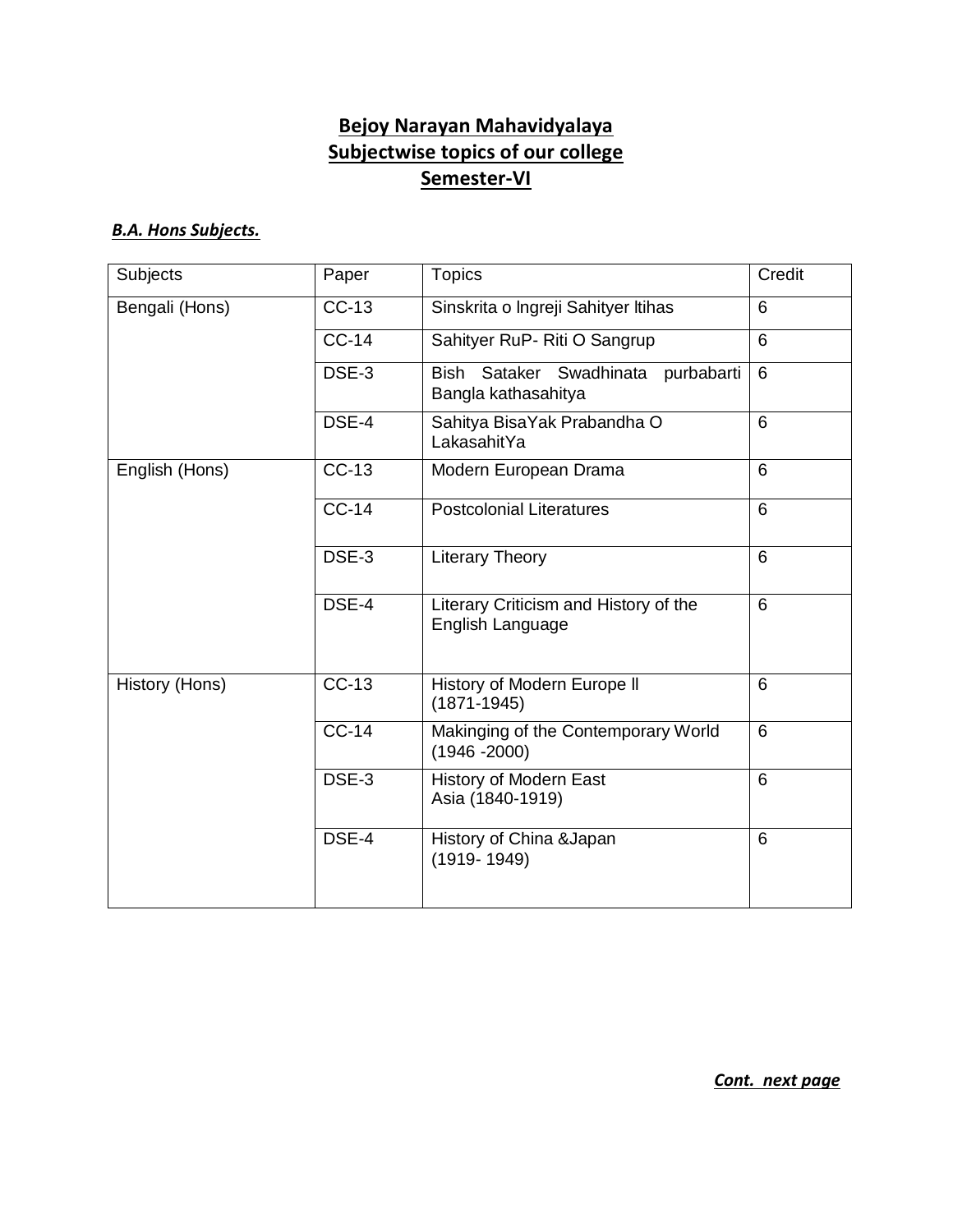## *B.A. Hons. Subjects.*

| <b>Subjects</b>                 | Paper   | <b>Topics</b>                                                           | Credit |
|---------------------------------|---------|-------------------------------------------------------------------------|--------|
| Philosophy (Hons)               | CC-13   | Philosophy in the Twentieth<br>Century: Indian                          | 6      |
|                                 | $CC-14$ | PhilosoPhy in the Twentieth<br>Century: Western                         | 6      |
|                                 | DSE-3   | Special Text: Rabindranath<br>Tagore: Sadhana                           | 6      |
|                                 | DSE-4   | Special Text: Hume: An Enquiry<br><b>Concerning Human Understanding</b> | 6      |
| <b>Political Science (Hons)</b> | $CC-13$ | Indian Foreign Policy                                                   | 6      |
|                                 | $CC-14$ | Contemporary issues in India                                            | 6      |
|                                 | DSE-3   | Local govt. in West Bengal                                              | 6      |
|                                 | DSE-4   | <b>Understanding Globalization</b>                                      | 6      |
| Sanskrit (Hons)                 | $CC-13$ | Indian Ontology and Epistemology                                        | 6      |
|                                 | $CC-14$ | Sanskrit Composition and<br>Communication                               | 6      |
|                                 | DSE-3   | Fundamentals of Ayurveda                                                | 6      |
|                                 | DSE-4   | Art of Balanced Living                                                  | 6      |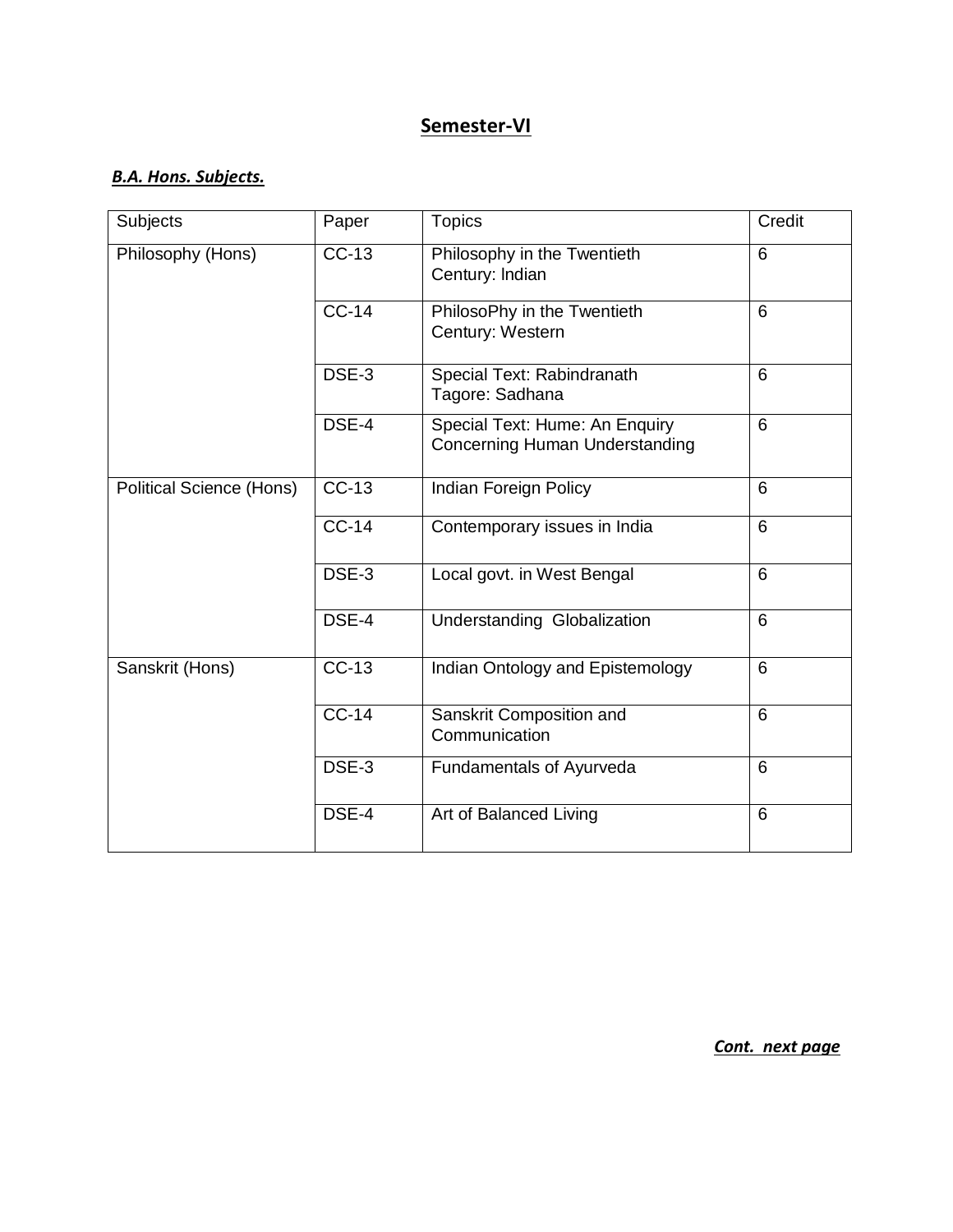#### *B.Sc. Hons. Subjects.*

| Subjects           | Paper   | <b>Topics</b>                                                                   | Credit         |
|--------------------|---------|---------------------------------------------------------------------------------|----------------|
| Economics (Hons)   | $CC-13$ | <b>Basic Econometrics</b>                                                       | 6              |
|                    | $CC-14$ | Field Survey & Project Report                                                   | $6\phantom{1}$ |
|                    | DSE-3   | <b>Social Economics</b><br><b>Or</b>                                            | 6              |
|                    |         | <b>Political Economy</b>                                                        |                |
|                    | DSE-4   | <b>Entrepreneurship Development</b><br>Or<br><b>Financial Economics</b>         | 6              |
| Botany (Hons)      | $CC-13$ | <b>Genetics &amp; Plant Breeding</b>                                            | 6              |
|                    | $CC-14$ | Plant Biotechnology                                                             | $6\phantom{1}$ |
|                    | DSE-3   | <b>Plant Evolution &amp; Biodiversity</b>                                       | 6              |
|                    | DSE-4   | <b>Horticulture Practices</b><br>& Post-Harvest Technology<br>(Hort. Prct &PHT) | 6              |
| Chemistry (Hons)   | $CC-13$ | <b>Inorganic Chemistry -V</b>                                                   | 6              |
|                    | $CC-14$ | <b>Physical Chemistry-IV</b>                                                    | 6              |
|                    | DSE-3   | <b>Green Chemistry</b>                                                          | 6              |
|                    | DSE-4   | Dissertation followed by power point<br>presentation                            | $6\phantom{1}$ |
| Mathematics (Hons) | $CC-13$ | Metric Spaces and Complex, Analysis                                             | 6              |
|                    | $CC-14$ | Ring Theory and Linear Algebra-II                                               | 6              |
|                    | DSE-3   | <b>Industrial Mathematics</b>                                                   | 6              |
|                    | DSE-4   | <b>Differential Geometry</b>                                                    | $6\phantom{1}$ |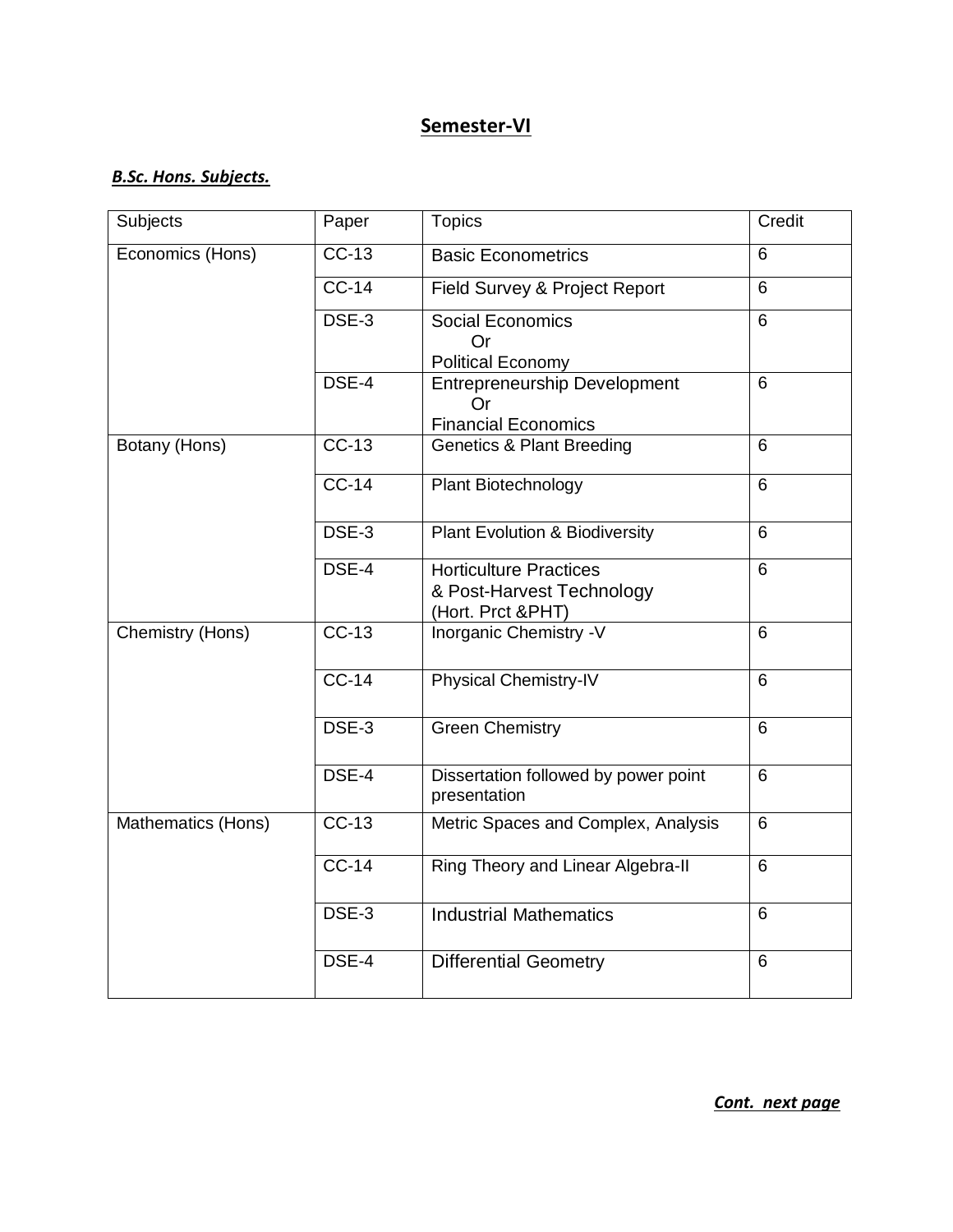#### *B.Sc. Hons. Subjects.*

| Subjects         | Paper   | <b>Topics</b>                                 | Credit         |
|------------------|---------|-----------------------------------------------|----------------|
| Nutrition (Hons) | $CC-13$ | <b>Nutraceutical and Functional Food</b>      | 6              |
|                  | $CC-14$ | Food Safety and Food Standard                 | 6              |
|                  | DSE-3   | <b>Biostatistics and Bioinformatics</b>       | $6\phantom{1}$ |
|                  | DSE-4   | Food Spoilage and Food Preservation           | 6              |
| Physics (Hons)   | $CC-13$ | Electro-magnetic Theory                       | $6\phantom{1}$ |
|                  | $CC-14$ | <b>Statistical Mechanics</b>                  | 6              |
|                  | DSE-3   | <b>Nuclear and Particle Physics</b>           | 6              |
|                  | DSE-4   | Astronomy and Astrophysics                    | $6\phantom{1}$ |
| Zoology (Hons)   | $CC-13$ | Developmental Biology                         | $6\phantom{1}$ |
|                  | $CC-14$ | Evolutionary Biology Lab                      | 6              |
|                  | DSE-3   | Animal Behaviour or Wild life<br>Conservation | $6\phantom{1}$ |
|                  | DSE-4   | Endocrinology or Reproductive Biology         | $6\phantom{1}$ |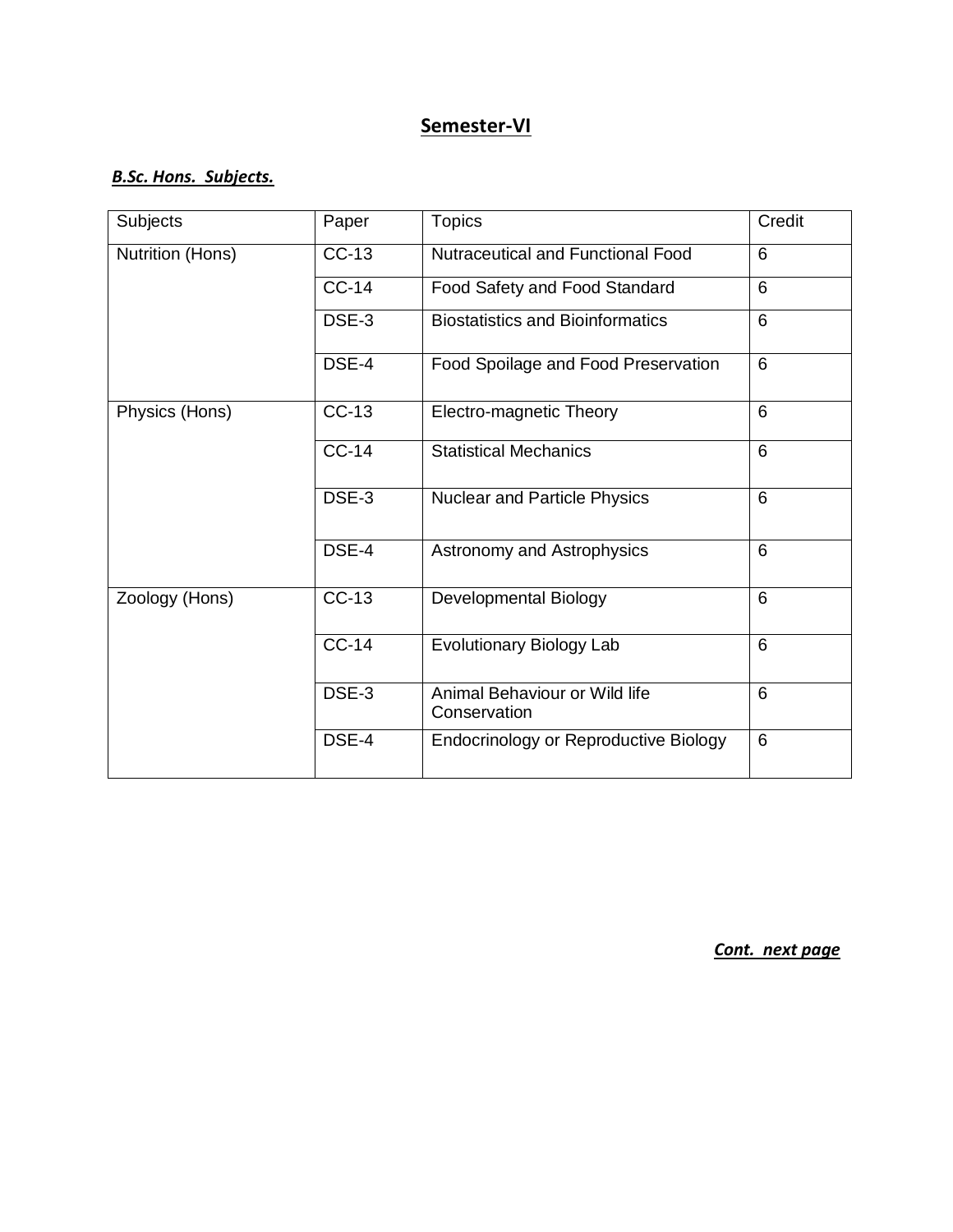#### *B.A. General Subjects.*

| Subjects                          | Paper  | <b>Topics</b>                                       | Credit         |
|-----------------------------------|--------|-----------------------------------------------------|----------------|
| Bengali (General)                 | DSE-1B | Unish Shataker Bangla Natak<br>Or                   | 6              |
|                                   |        | Unish Shataker Bangla prabandha                     |                |
|                                   | $GE-2$ | ----------------                                    | 6              |
|                                   | SEC-4  | ByabaharikBanglaCharcha O<br>AnubadCharcha          | $\overline{2}$ |
| English (General)                 | DSE-1B | Indian Literature in Translation                    | $6\phantom{1}$ |
|                                   | $GE-2$ |                                                     | 6              |
|                                   | SEC-4  | Soft Skills Or Spoken English                       | $\overline{2}$ |
| History (General)                 | DSE-1B | Some Aspects of European History<br>$(1789 - 1945)$ | $6\phantom{1}$ |
|                                   | $GE-2$ | Gender & Education in India                         | 6              |
|                                   | SEC-4  | Art Appreciation: An understanding to<br>Indian Art | $\overline{2}$ |
| Philosophy (General)              | DSE-1B | Tarkasarhgraha (Saptapdartha)                       | 6              |
|                                   | $GE-2$ | <b>Western Philosophy</b>                           | 6              |
|                                   | SEC-4  | <b>Ethics in Practice</b>                           | $\overline{2}$ |
| Political<br>Science<br>(General) | DSE-1B | <b>Understanding Globalization</b>                  | $6\phantom{1}$ |
|                                   | $GE-2$ | <b>Indian Government and Politics</b>               | 6              |
|                                   | SEC-4  | Human rights education                              | $\overline{2}$ |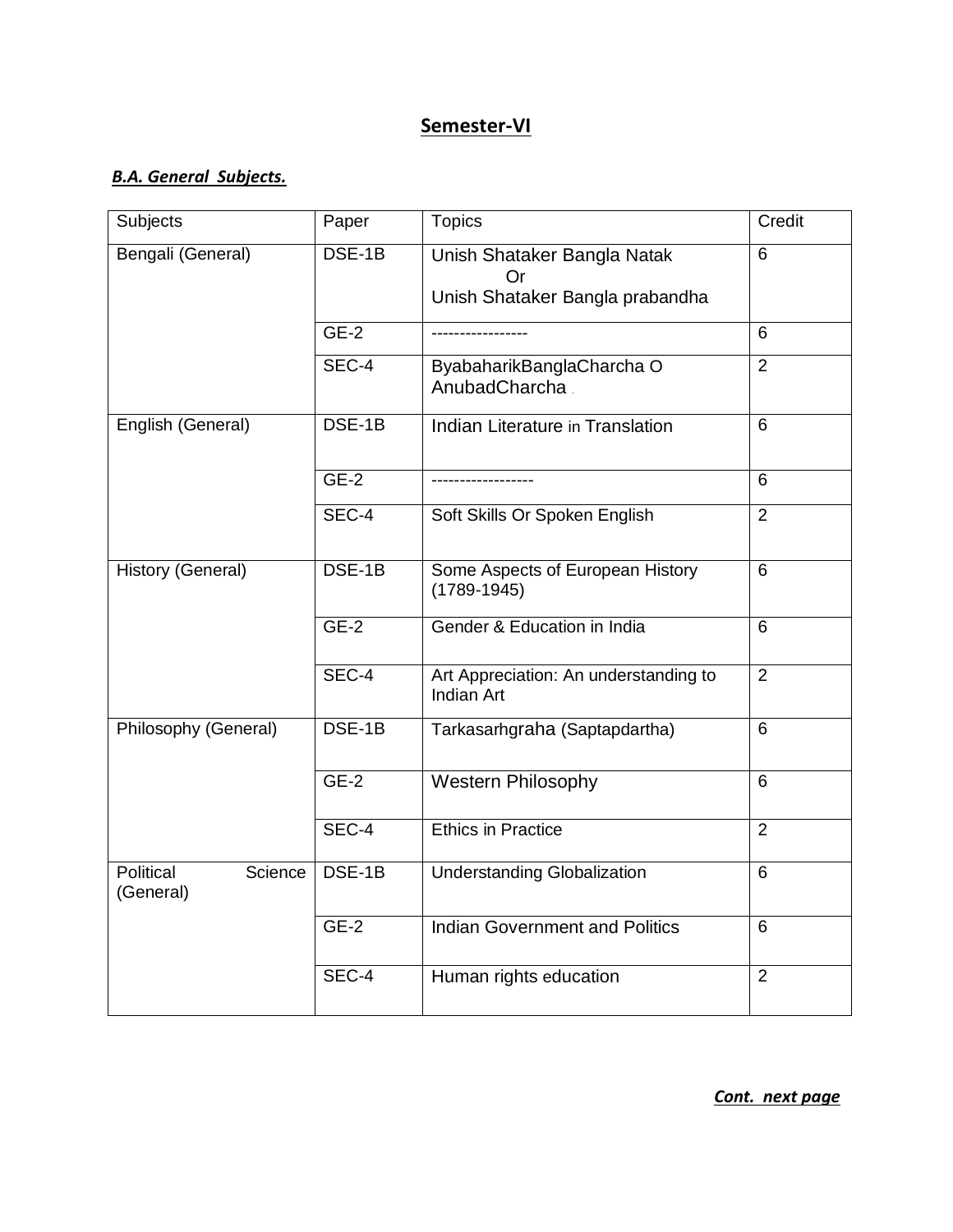## *B.A. General Subjects.*

| Subjects           | Paper  | <b>Topics</b>                                                                               | Credit         |
|--------------------|--------|---------------------------------------------------------------------------------------------|----------------|
| Sanskrit (General) | DSE-1B | Maxims in Sanskrit Language<br><b>Literary Criticism</b>                                    | 6              |
|                    | $GE-2$ | <b>Ethical issues in Sanskrit Literature</b><br>Or<br><b>Sanskrit Metre and Composition</b> | 6              |
|                    | SEC-4  | <b>Vedic Literature</b><br>Or<br>Moral Values in Sanskrit Literature                        | $\overline{2}$ |
| Santali (General)  | DSE-1B | Theory of Literature<br>()r<br>Essay & Magazine Literature                                  | 6              |
|                    | $GE-2$ | Santali Folk literature<br>Santali Language & Linguistic                                    | 6              |
|                    | SEC-4  | Language in Advertisement<br>Or<br>Dialogue writing for plays and film                      | $\overline{2}$ |